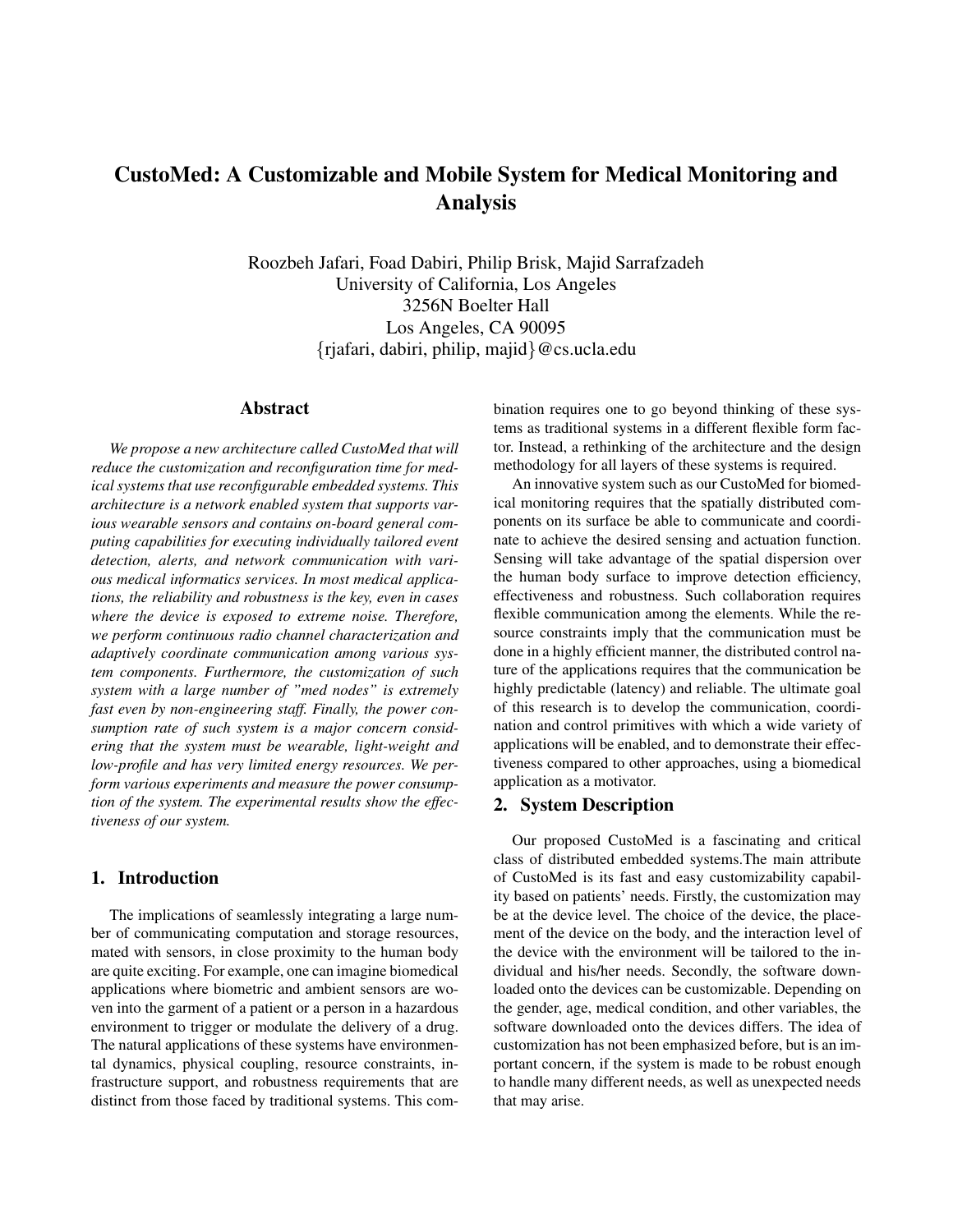

Figure 1: System Components

CustoMed can be easily custom-built for patients by non engineering-staff. The system will be quickly assembled from basic parts and configured for use. The vision is that in the doctor's office in about five minutes, the appropriate devices and the correct number of them will be assembled and affixed to the patient. Other system take months or even years to built, and hence lack the adaptability the system we propose. The physician will also pick from a wide range of code to download onto the devices. We developed such a tool which enables physicians to pick a specific variation of a code for a particular application and download it to the system components of CustoMed as shown in Figure 2. Furthermore, it works with the environment made available to the patient. For example, in case of an emergency, the sensors can alert the security system in the house. In less urgent case, an email can be sent across the Internet or a home appliance can be turned off or on.

The main component of our system is called "med nodes" which incorporate sensing, processing and communications (both wired and wireless). The processors of "med nodes" support variety of analog and digital sensors and are programmable to process the collected data from sensors. Figure 1 illustrates our CustoMed architecture connected to internet through a Pocket PC.

# 3. Related Work

Several "wearable" technologies exist to continually monitor patient's vital signs, utilizing low cost, well-established disposable sensors such as blood oxygen finger clips and electrocardiogram electrodes.

The Smart Shirt from Sensatex [3] is a wearable health monitoring device that integrates a number of sensory devices onto the Wearable Motherboard from Georgia Tech [9]. The Wearable Motherboard is woven into an undershirt in the Smart Shirt design. Their interconnect is a flexible data bus that can support a wide array



Figure 2: CustoMed GUI on a Personal Computer

of sensory devices. These sensors can then communicate via the data bus to a monitoring device located at the base of the shirt. The monitoring device is integrated into a single processing unit that also contains a transceiver. The SmartShirt design features plastic optical fiber that can be used to detect punctures - however, they do not have any means of dealing with these punctures other than reporting them via the transceiver. In the event that their single processing unit (and transceiver) is damaged or the control lines leading to the device are torn, the Smart Shirt is virtually inoperable. In our design, we distribute control to multiple processing elements and can accommodate multiple communication buttons. This ensures that a puncture to our vest will not result in total system failure. This fault tolerance is essential in the demanding and/or hazardous environments targeted by this research. Firefighters, policemen, soldiers, astronauts, athletes, and others working in hazardous environments need robust material that can sustain damage and yet still reliably provide service. Moreover, our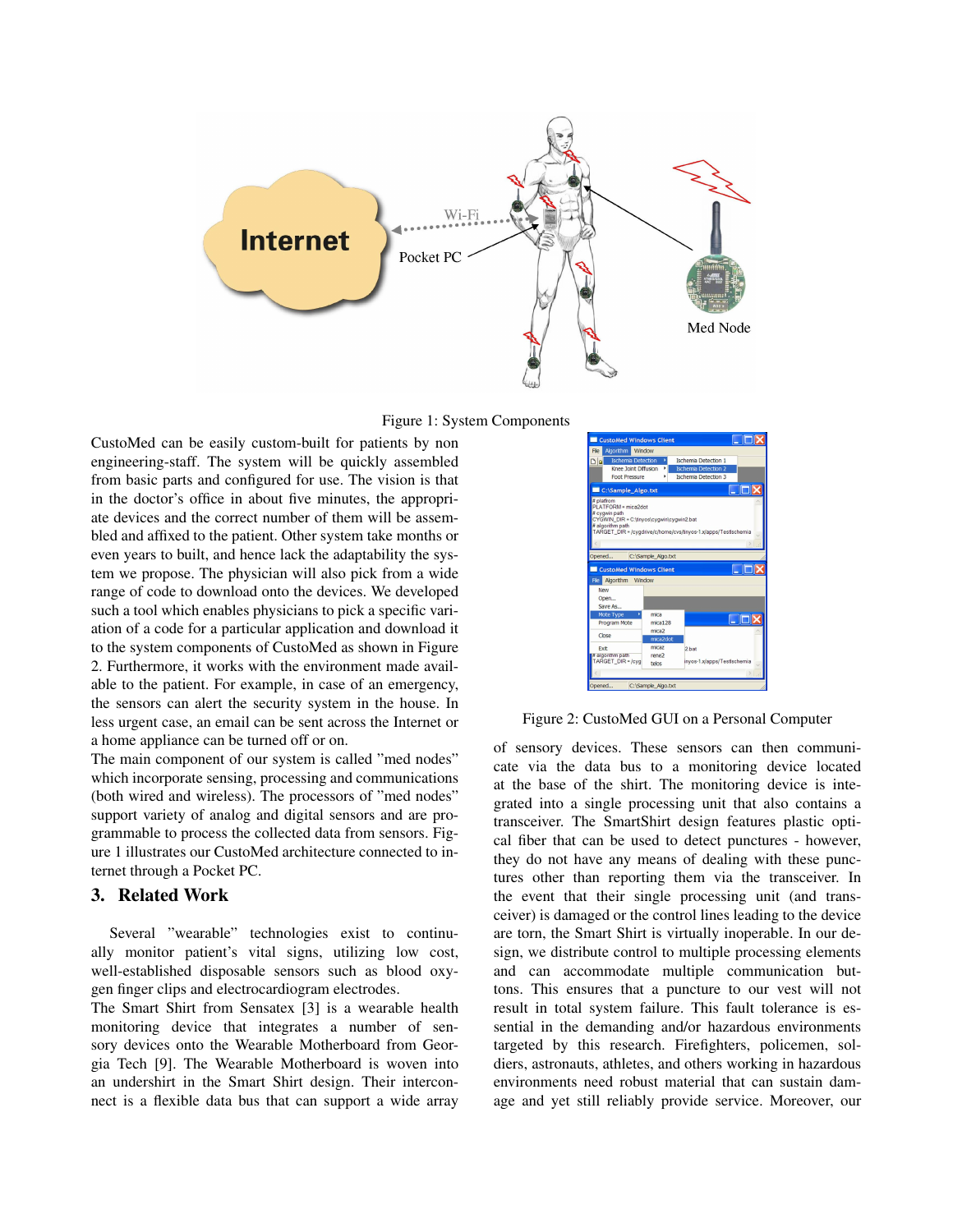design supports an alert system which could provide immediate medical attention to individuals in emergency medical situations. Several other technologies have been introduced by MIT called MIThril [5], e-Textile from Carnegie Mellon University [7] and Wearable e-Textile from Virginia Tech [8]. Furthermore, the Lifeguard project being conducted at Stanford University is a physiological monitoring system comprised of physiological sensors (ECG/Respiration electrodes, Pulse Oximeter, Blood Pressure Monitor, Temperature probe), a wearable device with built-in accelerometers (CPOD), and a base station (Pocket PC). The CPOD acquires and logs the physiological parameters measured by the sensors [2]. The Assisted Cognition Project conducted at the University of Washingtons Department of Computer Science is exploring the use of AI systems to support and enhance the independence and quality of life of Alzheimers patients. Assisted Cognition systems use ubiquitous computing and artificial intelligence technology to replace some of the memory and problem-solving abilities that have been lost by an Alzheimers patient [6]. Nevertheless, none of the above projects/systems supports the concept of being custom-built in minutes and reconfiguration in the extent that CustoMed does.

# 4. System Components

CustoMed is composed of the following devices:

#### 4.1. Sensors

We employ various types of sensors for continual physiological measurements as well as environmental measurements to identify wearer's physiological conditions and disorders and the case where people operating in hazardous environments. We have available to us pressure sensors, galvanic skin response sensors, flex sensors, and piezoelectric film sensors.

- Flex Sensors: The flex sensor changes resistance when bent. It will only change resistance in one direction. An unflexed sensor has a resistance of about 10,000 ohms. As the flex sensor is bent, the resistance increases to  $30 - 40K\Omega$  at 90 degrees. They can be used to measure the angular motion of various parts of body such as knees and neck.
- Pressure Sensors: These sensors are ideal for measuring forces without disturbing the dynamics of a test. They can be used to measure both static and dynamic forces. They are thin enough to enable non-intrusive measurement. The resistance of the sensor decreases as force is applied. Measurement of pressure under the foot is of particular interest to the clinician and researcher, particularly in the fields of diabetes, orthopaedics, sports science and rheumatology. Hence

pressure sensors could be placed in shoes to perform such measurements.

- Piezoelectric Film Sensors: Piezoelectric thin film sensors generate analog voltage signals in response to applied dynamic forces. They can be used to monitor if a patient being attacked or abused by other patients.
- Galvanic Skin Response (GSR) Sensors: The galvanic skin response (GSR) also referred to as the electrodermal response (EDR), measures electrical skin conductance from the fingers or palms that is associated with sweat gland activity. It is commonly used in psychophysiology experiments to infer emotional state and cortical arousal. The GSR is commonly used in Biofeedback experiments.
- Temperature Sensors: The polymer based bulk heterojunction solar cells have demonstrated the ability to act as temperature sensor. These high performance photodetectors combined with organic-thin film transistors can be used to realize sensors that can be fabricated on flexible substrates including fabric. Such devices possess a combination of electrical performance with superior properties such as light weight, low cost of fabrication, and flexibility [4].

#### 4.2. Med Nodes

The most important component of our system is the "med nodes". "Med nodes" are stand-alone components equipped with processing units and batteries. They support various types of sensors for physiological reading from human body. These blocks enable the system to be flexible, however their basic structure remains fixed almost all the time and thus the reconfiguration time is no longer a severe limitation. Furthermore, customization of such system with a large number of "med nodes" is extremely fast. The "med nodes" can possess several parameters such that they can be complex enough to suit a range of applications. They can as well be more basic that can perform multiple operations. Furthermore, they support variety of analog and digital sensors such as flex sensors, piezo-electric sensors, pressure sensors, etc. Also the block is left software programmable which can be customized for various applications and sensors. On-chip memory blocks are also available for data storage. The processors of "med nodes" are dot-motes developed at University of California, Berkeley and manufactured by Crossbow [1]. A "med node" along with a flex sensor is shown in Figure 3.

#### 4.3. Pocket PC

A pocket PC is responsible for collecting data from "med nodes" and classifying them. It dispatches the critical events detected by "med nodes" or the pocket PC, itself, to the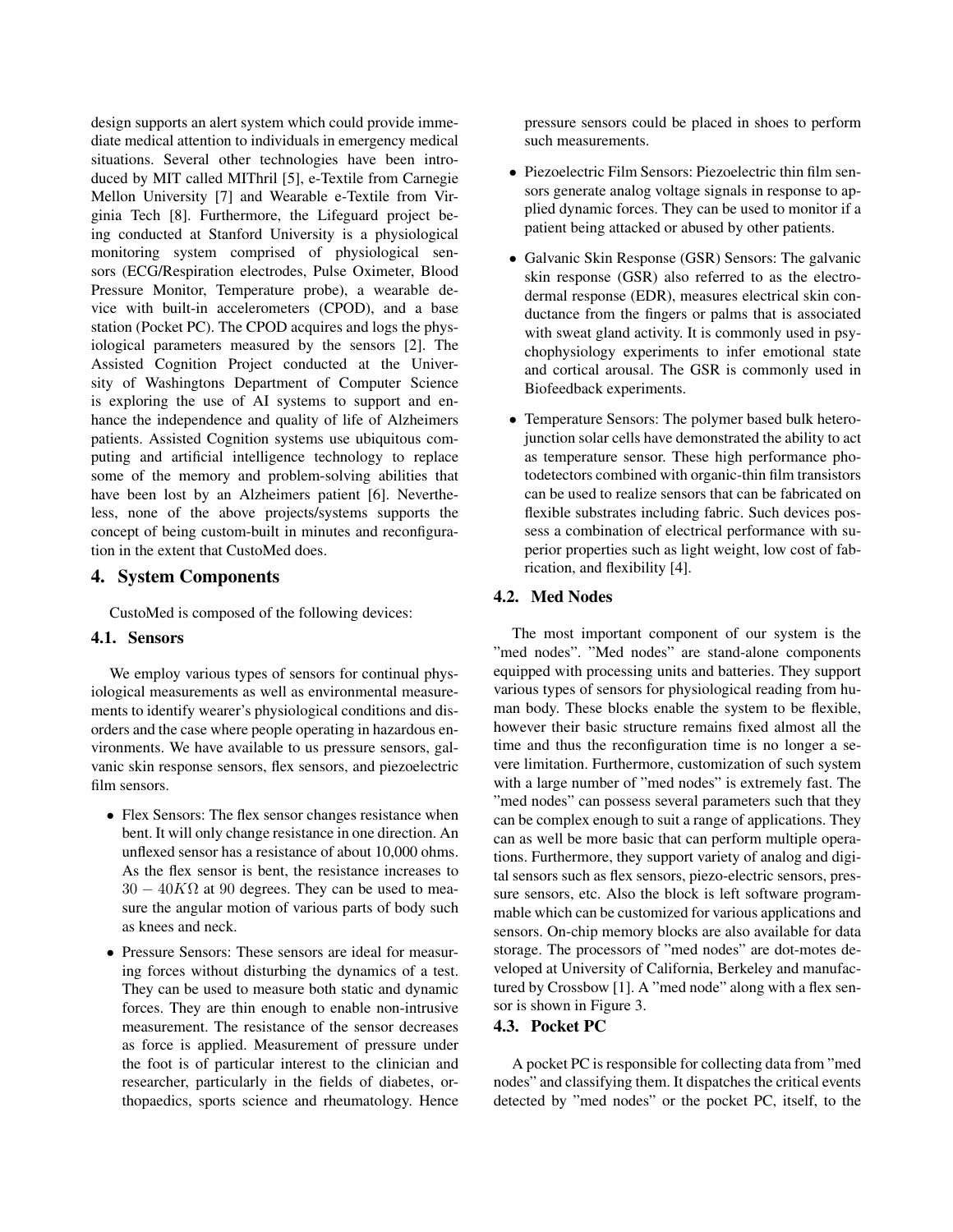

Figure 3: A Med Node along with a Flex Sensor

internet. Moreover, it coordinates and controls the overall functionality of the system.

# 5. Driver Applications

The design and development of the system framework is meant to be versatile enough to be applied to many different medical applications. The requirements of the system, specifically with the ability to quickly and easily make a custom-made system per patient, were deeply affected by this vision. The following are sample applications that have inspired the overall system requirements and the initial idea.

• Post-knee surgery tracking of patients:

Structuring of imaging data from the musculoskeletal system will be accomplished utilizing novel MR pulse sequences to support canonical imaging values from tissue independent of acquisition techniques. Two "med nodes" are placed on knees and two on the ankles. The "med nodes" on the knees are equipped with flex sensors while "med nodes" on the ankles utilizes pressure sensors. "Med nodes" on the knees are responsible for tracking the angular motion of the knees and transmitting the collected data to the pocket PC. "Med nodes" on the ankles, however, measure the forces and pressures under the foot as well as the load distribution. In addition, we place another "med node" on the neck to measure the angular motion of the back/neck.

• Used to aid Alzheimer's patients:

The rise of Alzheimers disease is one of the greatest health crises facing the industrialized world. Today, approximately four million Americans suffer from Alzheimers disease; by 2050, the number is expected to rise to 15 million people. CustoMed can make huge differences in the quality of life of Alzheimer's patients. It would be appropriate of the "walking well" Alzheimer's patients, who are patients that are fully mobile. Galvanic skin response sensors, which detect arousal and/or agitation by measuring skin conductance, can be placed on the patients' body. Perhaps they can be placed in their socks or in the nap of theirs neck, two places, where there is large amount of perspiration. When agitation is sensed, proper verbal cues can be issues to the patient, to reorient them or calm them down. Also, in case of emergency CustoMed can email physicians and/or family members. CustoMed can extend the time span when patients are independent, and hence improves the quality of their life and reduce the cost incurred. CustoMed can prove to be very useful in assisted living homes, also, where the ratio of the staff to patients is about one to ten. In such situations, being hit or abuse has been a problem. Pressure sensors placed on the patients can determine a hit, but even more importantly the detection of agitation, before any harm has been done can be used to protect the patients and the staff. Perhaps, during times of agitation the staff's pagers can be cued.

# 6. Experimental Analysis

All the experiments were carried with transceivers operating at  $433MHz$ . All "med nodes" were equipped with a 3V Duracell DL2450 batteries except the "med node" placed at location 5 (with three batteries) since it is connected to the Pocket PC and must remain on continuously. We conducted our experiments with various transmission power settings in "med nodes". The transmission power setting can be easily changed in dot-motes throurgh Chip-Con CC1000 chip. The "med nodes" are placed on body as shown in Figure 4.

We used specific sensors for both post-knee surgery tracking of patients and Alzheimer applications for experimental analysis. For the first application, we placed "med nodes" equipped with flex sensors at locations 1, 6 and 7 and pressure sensors at locations 8 and 9 according to Figure 4. "Med node" placed at 5 was responsible for collecting data from other "med nodes" and transmit it to Pocket PC through UART (Universal Asynchronous Receiver/Transmitter). Other "med nodes" were used as hops when needed. In the Alzheimer application, all "med nodes" were equipped with piezoelectric sensor and three of them were picked to transmit their data to "med node" 5 and pocket PC. The candidates for data collection were randomly selected every three minutes to cover the whole body. At the time three were active collecting data, other "med nodes" could be used as hops if needed. Table 1 shows the maximum number of "med nodes" functioning simultaneously either for collecting data or forwarding packets. Table 2 illustrates the lifetime of CustoMed with various transmission power settings.

As shown in Table 2, the best power lifetime is gained with transmission power setting  $= 20.1 \text{mW}$  for post-knee